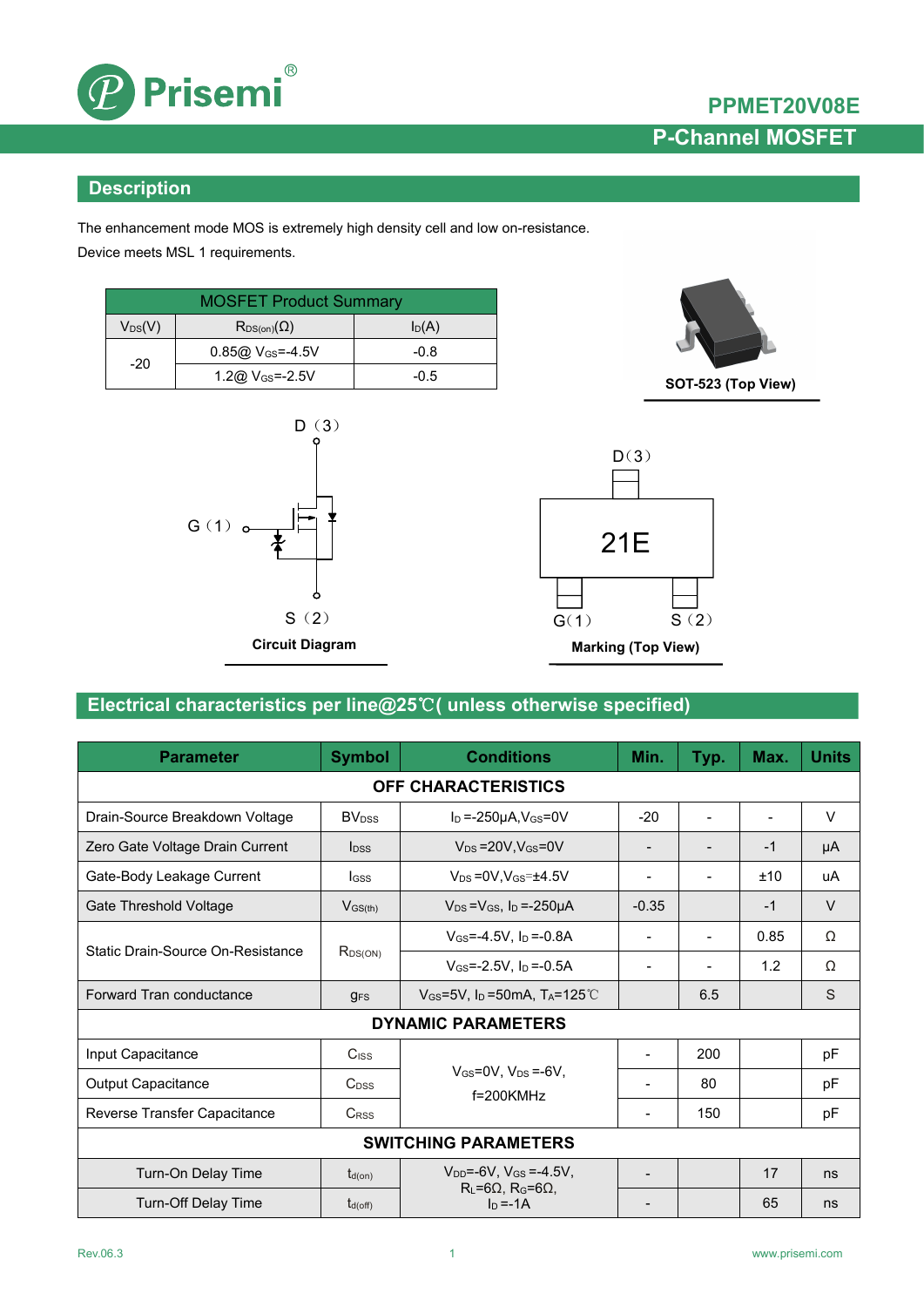# **P-Channel MOSFET PPMET20V08E**

#### **Absolute maximum rating@25**℃

|                                | <b>Rating</b>        | <b>Symbol</b>     | <b>Value</b> | <b>Units</b>   |
|--------------------------------|----------------------|-------------------|--------------|----------------|
| Drain-Source Voltage           |                      | $V_{DS}$          | $-20$        |                |
| Gate-Source Voltage            |                      | $V$ <sub>GS</sub> | ±6           |                |
| <b>Drain Current</b>           | Continuous           | 1 <sub>D</sub>    | $-0.8$       | $\overline{ }$ |
|                                | Pulsed               | I <sub>D</sub>    | -3           | $\overline{ }$ |
| <b>Total Power Dissipation</b> | $T_A = 25^{\circ}$   | $P_D$             | 250          | mW             |
|                                | $T_A = 125^{\circ}C$ | $P_D$             | 200          | mW             |

## **Typical Characteristics**



Fig 3. On-Resistance vs. Drain Current Fig 3. On-Resistance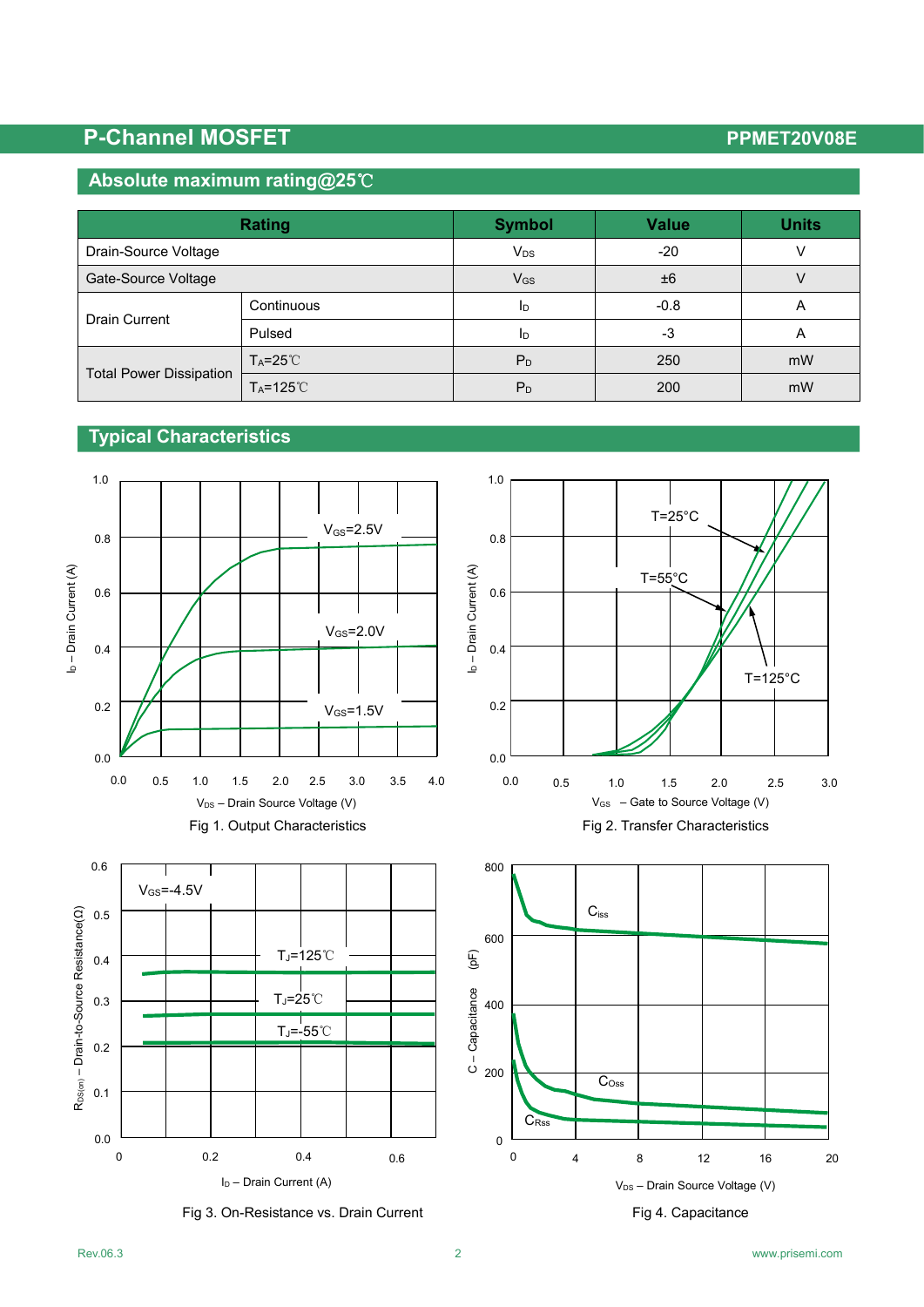# **P-Channel MOSFET PPMET20V08E**

### **Product dimension**(**SOT-523**)





| Dim                   | <b>Millimeters</b> |             | <b>Inches</b> |             |  |
|-----------------------|--------------------|-------------|---------------|-------------|--|
|                       | <b>MIN</b>         | <b>MAX</b>  | <b>MIN</b>    | <b>MAX</b>  |  |
| A                     | 0.700              | 0.900       | 0.028         | 0.035       |  |
| A1                    | 0.000              | 0.100       | 0.000         | 0.004       |  |
| A2                    | 0.700              | 0.800       | 0.028         | 0.031       |  |
| b <sub>1</sub>        | 0.150              | 0.250       | 0.006         | 0.010       |  |
| b2                    | 0.250              | 0.350       | 0.010         | 0.014       |  |
| $\mathbf c$           | 0.100              | 0.200       | 0.004         | 0.008       |  |
| D                     | 1.500              | 1.700       | 0.059         | 0.067       |  |
| E                     | 0.700              | 0.900       | 0.028         | 0.035       |  |
| E1                    | 1.450              | 1.750       | 0.057         | 0.069       |  |
| $\mathbf e$           | 0.500TYP           |             | 0.020TYP      |             |  |
| e <sub>1</sub>        | 0.900              | 1.100       | 0.035         | 0.043       |  |
| L                     | 0.400REF           |             | 0.016REF      |             |  |
| L1                    | 0.260              | 0.460       | 0.010         | 0.018       |  |
| $\boldsymbol{\theta}$ | $0^{\circ}$        | $8^{\circ}$ | $0^{\circ}$   | $8^{\circ}$ |  |

## **Ordering information**

| Device | Package   | Reel | nippinc     |
|--------|-----------|------|-------------|
| 20V08E | (Pb-Free) | 711  | 3000        |
| PPME   | าเ        |      | Tape & Reel |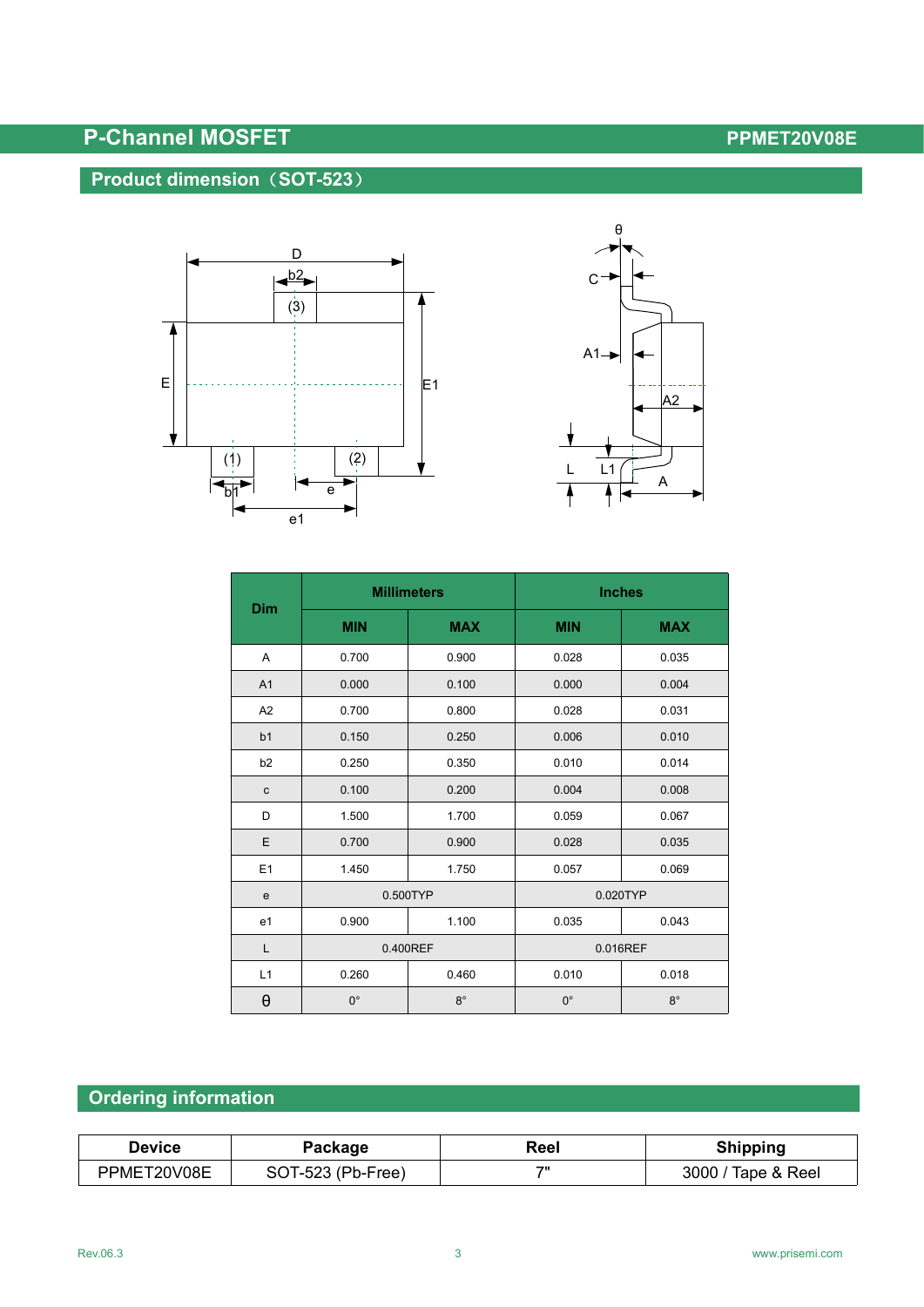## **P-Channel MOSFET PPMET20V08E**

### **Load with information**



Unit:mm